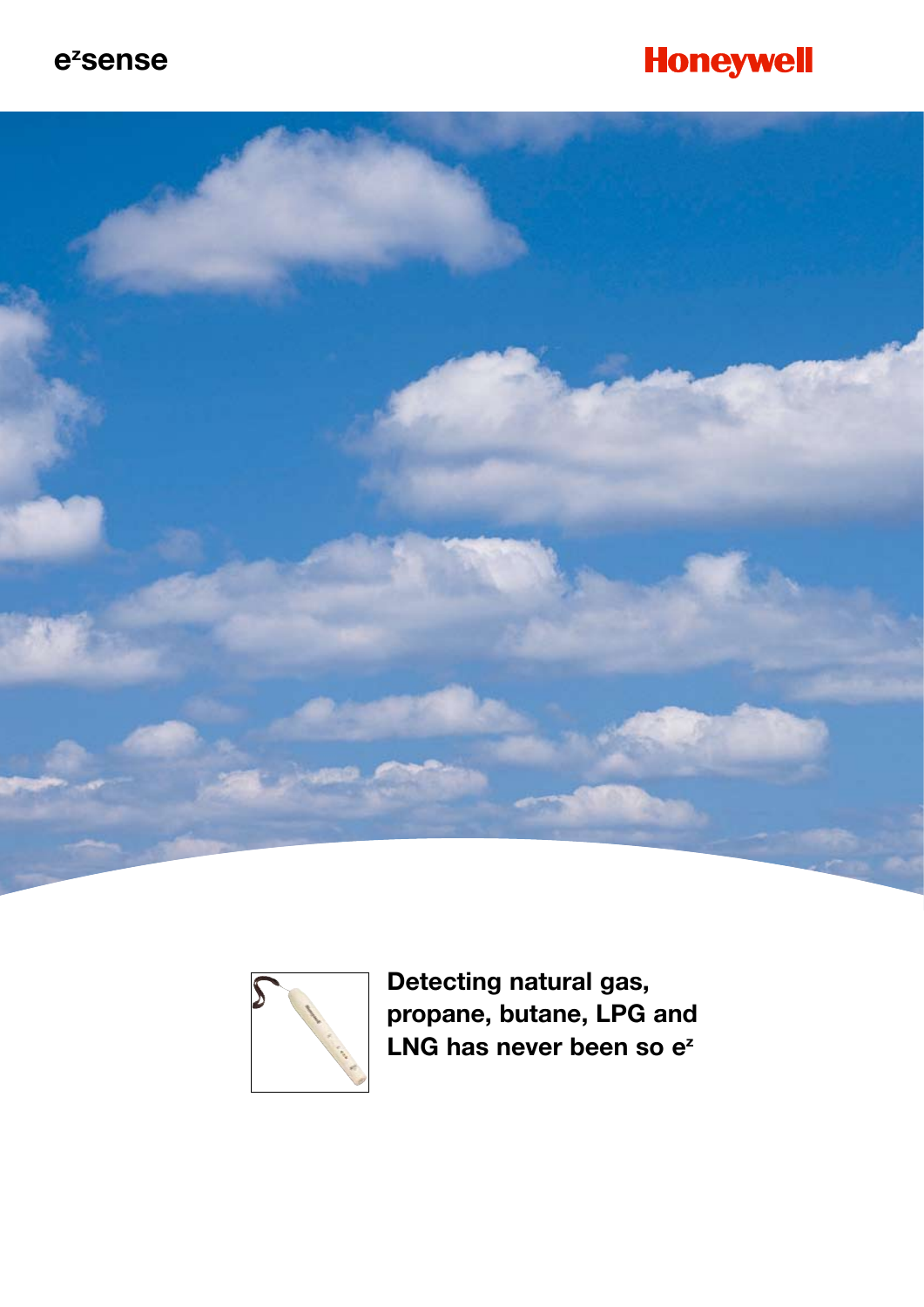# **Flammable Gas Detector**



## **ez sense is the most convenient way to detect natural gas, propane, butane, LPG and LNG. It is compact and light on the pocket in more ways than one.**

e<sup>z</sup>sense utilises a catalytic bead sensor which requires absolutely no calibration to individual gases or fuel types - simply point and click!

It is suitable for identifying the source of leaks in pipes, fittings, valves, gas storage tank/ cylinders and hot water heaters.

This product is also an opportunity to quickly inform your customers as to the source and size of a leak and undoubtedly provide some peace of mind at the same time.

#### **Ez to use**

Simply check the suspected area by pointing e<sup>z</sup>sense close to the source. If gas is present the alarm will sound and the yellow LED or the red LED will light up according to the concentration of gas. It couldn't be simpler.

#### **Ez to test**

e<sup>z</sup>sense can be tested quickly and easily by releasing a small amount of gas (butane) in a well ventilated area. The alarm should sound and the yellow or red LED light will come on.

#### **Ez to look after**

e<sup>z</sup>sense doesn't react well to water - it will damage the instrument. So please keep it in a dry environment.

Also avoid using it in areas of high humidity.

If, for any reason, e<sup>z</sup>sense is redundant for several weeks, it is advisable to remove the batteries to prevent any corrosive damage.

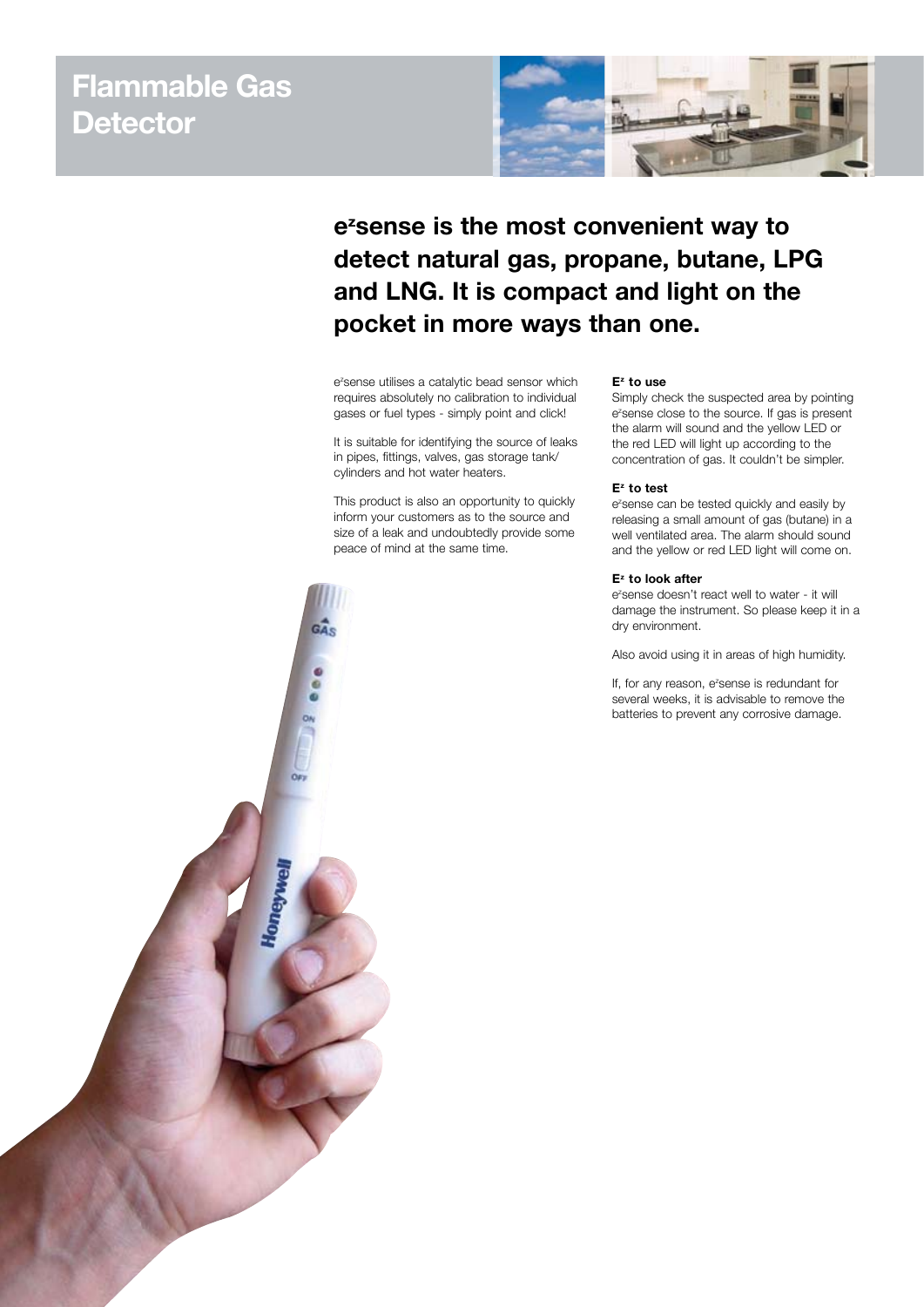# **General specification**



| <b>Specification</b>     |                                           |                                              |
|--------------------------|-------------------------------------------|----------------------------------------------|
| <b>Function</b>          | Detecting flammable gas leakage           |                                              |
| Range                    | $0 \sim 10,000$ ppm (20%LEL)*             |                                              |
| <b>Display</b>           | Green LED:                                | Power On - gas less than 500ppm <sup>*</sup> |
|                          | Yellow I FD:                              | Low Alarm - over 500ppm*                     |
|                          | Red LED:                                  | High Alarm - over 2,000ppm*                  |
| <b>Approval Codes</b>    | C€ marked, EMC Directive 89/336/EEC       |                                              |
| <b>Power Consumption</b> | DC 600mW                                  |                                              |
| Detectable Gas           | Natural Gas, Butane, Propane, LPG and LNG |                                              |
| <b>Humidity</b>          | Max 95%RH                                 |                                              |
| Weight                   | 110q                                      |                                              |
| <b>Battery Size</b>      | 1.5V x 2 (AA Alkaline)                    |                                              |
| <b>Temperature</b>       | $-10^{\circ}$ $\sim +50^{\circ}$ C        |                                              |
| <b>Calibration</b>       | Not required                              |                                              |
| <b>Dimension</b>         | 188mm, Ø30mm                              |                                              |